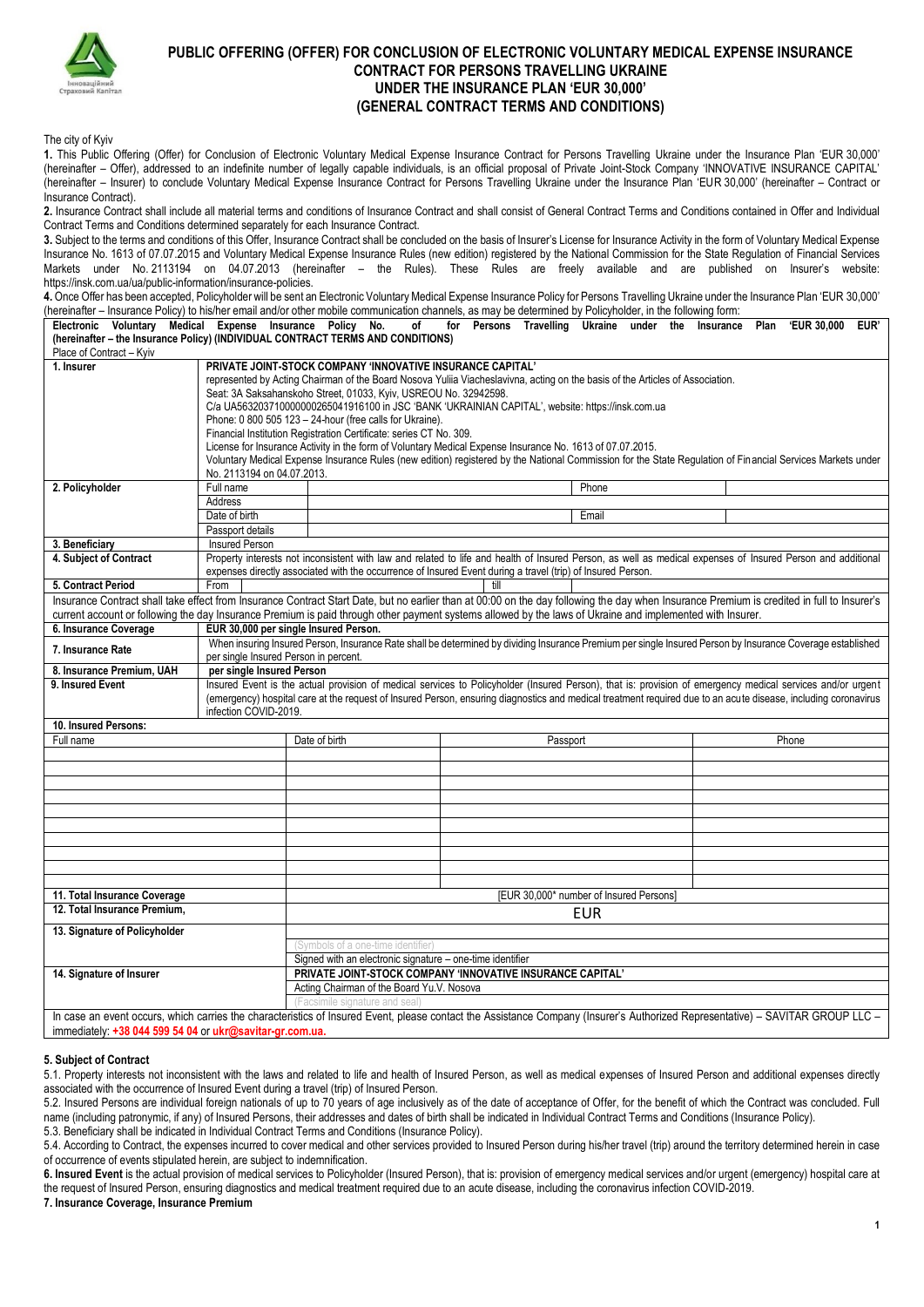7.1. Insurance Coverage is the amount up to which the indemnification is made by Insurer in case of Insured Event.

7.2. Insurance Coverage established per single Insured Person is EUR 30,000 and is indicated in Individual Contract Terms and Conditions (Insurance Policy).

7.3. Total Insurance Coverage is the sum of Insurance Coverages for all Insured Persons indicated in Individual Contract Terms and Conditions (Insurance Policy), which is indicated in Individual Contract Terms and Conditions (Insurance Policy).

7.4. Insurance Premium per single Insured Person shall be indicated in Individual Contract Terms and Conditions (Insurance Policy).

7.5. Total Insurance Coverage is the sum of Insurance Coverages for all Insured Persons indicated in Individual Contract Terms and Conditions (Insurance Policy), which is indicated in Individual Contract Terms and Conditions (Insurance Policy).

7.5. When insuring Insured Person, Insurance Rate shall be determined by dividing Insurance Premium per single Insured Person by Insurance Coverage established per single Insured Person in percent.

#### **8. Contract Period and Territory**

8.1. Contract Period with a certain Insured Person shall be indicated in Individual Contract Terms and Conditions (Insurance Policy).

8.2. Contract Territory – Ukraine, except for the Autonomous Republic of Crimea, the city of Sevastopol, communities of Luhansk and Donetsk oblasts, where the state authorities do not temporarily exercise their powers, and communities located along the conflict line or in the Joint Forces Operation area.

### **9. Services stipulated by Insurance Program under Contract:**

9.1. Emergency outpatient treatment at the pre-hospital stage and/or in an outpatient setting, in day care units of public healthcare facilities (doctor's visit, examination and consultation, emergency diagnostic test, outpatient surgical, therapeutic treatment, drug coverage), emergency hospitalization – emergency examinations, therapeutic treatment in day care units of public healthcare facilities, services of healthcare professionals.

9.2. Hotel services (cost of stay in a standard ward, intensive care unit, critical care unit, medical care prescribed by a doctor, drug coverage), including the costs for isolation of Insured Person and the persons who had been in close contact with Insured Person.

9.3. Coverage of drugs prescribed by a doctor for emergency medical assistance.

9.4. Diagnosing the coronavirus disease COVID-19 in persons who had been in close contact with Insured Person in case coronavirus disease COVID-19 is diagnosed in Insured Person. 9.5. Emergency dental care – dental services provided to Insured Person for medical reasons within the established liability limits: in case of acute dental pain requiring emergency dental care – equivalent of EUR 150.

9.6. Emergency obstetric care provided to Insured Person for medical reasons in case of a threat to life and health of Insured Person provided the gestational age of Insured Person made up to twenty-nine (29) weeks.

9.7. Transportation of Insured Person for a clinical need (for medical reasons) to a hospital or to a doctor's office located in immediate proximity with an ambulance or other vehicle.

9.8. Hotel services (cost of stay in a standard ward, intensive care unit, critical care unit, medical procedures prescribed by an attending doctor, drug coverage) in infectious disease units of public/institutional clinics or observation in case of asymptomatic coronavirus disease (COVID-19).

9.9. Repatriation of Insured Person with the required medical escort (provided such escort was prescribed by a doctor and agreed with Assistance Company) from the place of stay of Insured Person to his/her permanent place of residence.

9.10. Decision on the necessity and possibility of repatriation as well as on the selection of means and route of repatriation shall be taken by Insurer subject to agreement with Assistance Company, healthcare facility and doctor of Insured Person.

9.11. Repatriation of body of Insured Person in the event of his/her death due to an accident or a sudden disease to his/her permanent place of residence or to the place of burial (cremation) of the body of Insured Person located at the place of stay of Insured Person outside the territory of the country (place) of permanent residence of Insured Person. Any measures on provision of these services shall be arranged exclusively by Assistance Company subject to agreement with Insurer.

9.12. The destination of repatriation route shall be determined as agreed by the Parties to the Contract. This may include, particularly, an airport or a customs point at the permanent place of residence of Insured Person, to which a coffin with their dead body is delivered.

9.13. In order to arrange the repatriation, the relatives of the dead person must within the shortest possible period provide the Insurer with all the duly executed documents, confirming their relationship with Insured Person, as well as a statement confirming their readiness to collect the dead body upon delivery of the coffin to the permanent place of residence of Insured Person.

9.14. Insurer shall recognize as Insured Event any medical expenses incurred in case of injury of Insured Person due to active leisure – irregular sport activities and physical exercises of any kind performed by Insured Person, including but not limited to:

9.14.1. cycling, quad riding, buggy riding, electric scooter riding, hoverboard riding etc. at a maximum speed of 15 km/h;

9.14.2. horse, camel, elephant riding;

9.14.3. bungee and rope jumping;

9.14.4. hiking trips;

9.14.5. water park, safari;

9.14.6. beach soccer, volleyball;

9.14.7. swimming in pools and open water;

9.14.8. fishing, hunting.

**10. Acts of Policyholder (Insured Person) in case of occurrence of Insured Event**

10.1. Should an event occur to Insured Person which may be recognized as Insured Event, Insured Person shall immediately address the Assistance Company (SAVITAR GROUP LLC): **+38 044 599 54 04** or **ukr@savitar-gr.com.ua**) requesting arrangement of medical and other assistance for Insured Person stipulated under Insurance Program and Contract. Should it be the case that Insured Person does not have any reasonable possibility to address the Assistance Company on his/her own for health reasons, the request may be addressed by his/her family members, colleagues and other persons.

10.2. Upon addressing the Assistance Company, Insured Person shall follow the instructions on further acts of Insured Person, provided by the Assistance Company.

10.3. Should Insured Person be diagnosed with coronavirus disease COVID-19 by healthcare facilities of the Ministry of Health of Ukraine, he/she shall immediately notify the Insurer/Assistance Company thereof.

10.4. The Assistance Company shall arrange the provision of medical and other assistance to Insured Person as stipulated in Insurance Program and Contract.

10.5. Should Insured Person pay for any treatment-related medical services at his/her own cost (exclusively in cases stipulated under the terms and conditions hereof), including the costs for treatment of coronavirus disease COVID-19, he/she shall provide the Insurer with the relevant documents required to pay Insurance Benefit from the list stipulated in Contract.

### **11. Procedure and Conditions for Payment of Insurance Benefit**

11.1. Insurance Benefit shall be determined based on the cost of medical and/or other services that had been actually provided to Insured Person, stipulated in Insurance Program under Contract.

11.2. Insurance Benefit under Contract shall be paid in the national currency of Ukraine (hryvnia) within Insurance Coverage (and relevant Limit of Liability established by Insurance Program for the relevant service) determined in euro at the rate of the National Bank of Ukraine as of the date of acceptance of Offer (determined based on the date indicated next to the number of Insurance Policy).

11.3. As soon as each Insurance Benefit is paid, the relevant Insurance Coverage or Limit of Liability (in case the latter is stipulated for the services according to Insurance Program under which the payment was made) shall be reduced for the amount of such payment.

11.4. Insurance Benefit shall be paid based on the documents proving the fact of occurrence of Insured Event and establishing the cost of medical and other assistance actually provided under Insurance Program established by Contract as follows:

11.4.1. Transfer of funds to the account of the Assistance Company (provided the medical and/or other services were provided to Insured Person by the Assistance Company). The procedure for the payment of Insurance Benefits shall be governed in accordance with the agreement between the Assistance Company and Insurer.

11.4.2. Transfer of funds to the account of public healthcare or other facility which provided services from the list stipulated in Insurance Program under Contract as agreed with Insurer.

11.4.3. Payment to Insured Person (in case Insured Person had paid for medical and/or other services stipulated by Insurance Program under Contract at his/her own cost or the expenses were covered by a third party for the benefit of Insured Person) exclusively in the following cases:

a) such procedure for payment was agreed with the Assistance Company in advance:

б) in cases where medical assistance was provided to Insured Person who was not physically able to inform the Assistance Company (that is, the condition of Insured Person prevented him/her from informing the Assistance Company for medical reasons, which must be proven with relevant documents). In this case it is obligatory that Insured Person shall immediately address the Assistance Company as soon as his/her health condition is stabilized.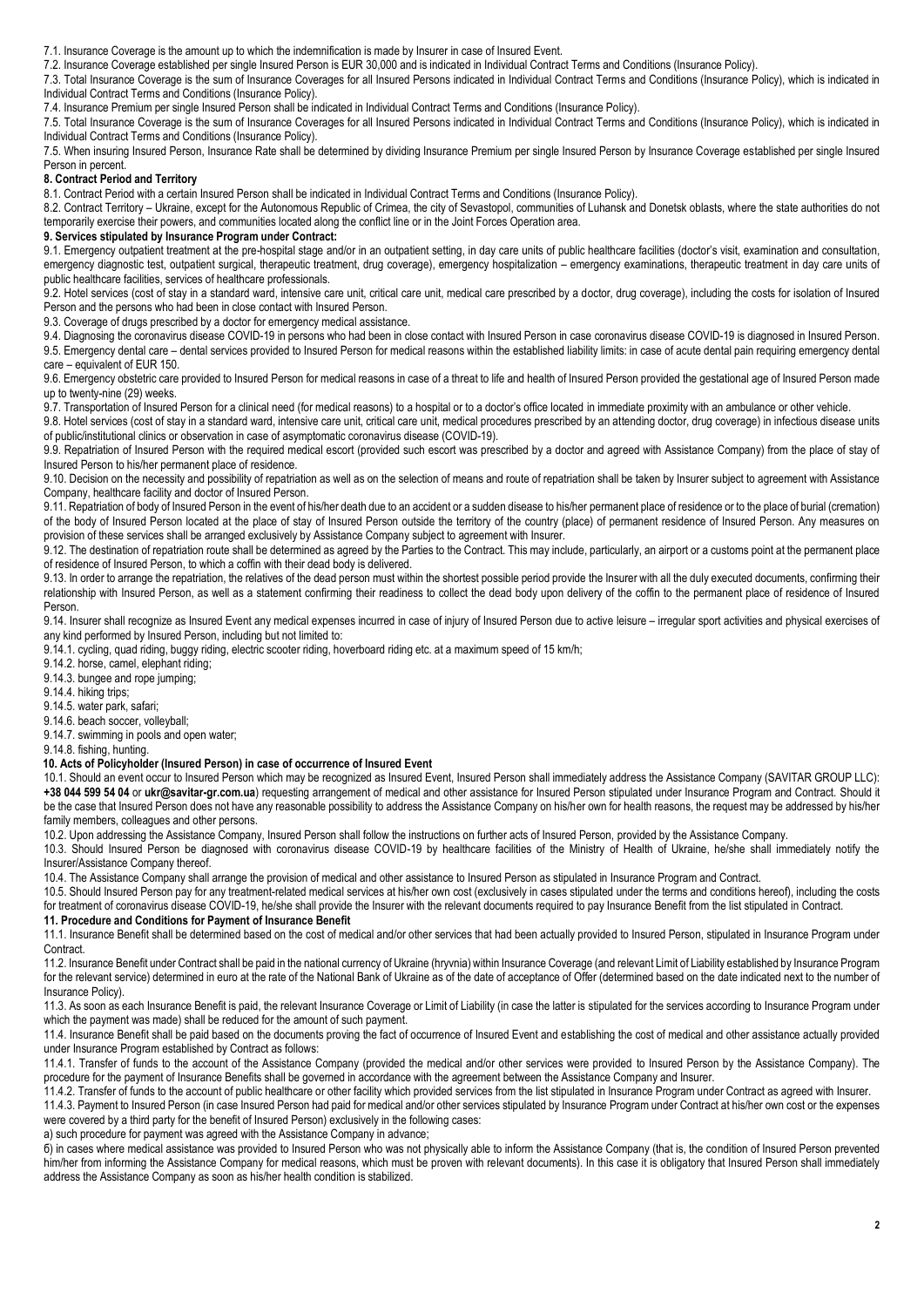11.5. Insurer shall pay Insurance Benefit on the basis of application of Policyholder (Insured Person), relevant documents stipulated under Contract and attached thereto and the insurance report issued by Insurer or Insurer's Authorized Representative in the form established by Insurer, following the complete establishment of circumstances, causes and amounts of expenses incurred due to the occurrence of Insured Event.

11.6. For the purposes of payment of Insurance Benefit by Insurer, Policyholder (Insured Person) must provide Insurer with the following documents:

a) application of Policyholder (Insured Person) on the occurrence of the event carrying the characteristics of Insured Event and for the receipt of Insurance Benefit (in the form established by Insurer);

б) identification documents of Beneficiary of Insurance Benefit.

**Note.** The documents mentioned in subparagraphs а), б) may be sent to Insurer in electronic form to Insurer's email: **[office@insk.com.ua.](mailto:office@insk.com.ua)**

в) for reimbursement of the cost of drugs: a copy of the medical record abstract or the discharge summary indicating the diagnosis, treatment period, drug list, dosage and quantity. The documents must be certified with the stamp and seal of the healthcare facility, signature (and seal) of the doctor and/or the chief of service; a pharmacy fiscal receipt (cash receipt, settlement receipt) indicating the drugs and the costs paid;

r) for reimbursement of the cost of medical services: a copy of medical opinion on prescription of medical services (consultation summary report, extract from the hospital record ect.) duly executed and certified with the signature and seal of the doctor, signature of the chief of service and seal of the healthcare facility, fiscal receipts and cash receipts, settlement receipts indicating relevant services and the costs paid;

д) for reimbursement of the cost of diagnostic examination: a copy of the doctor's referral to this type of diagnostic examination, fiscal receipt (cash receipt, settlement receipt) indicating the service and the cost paid; a copy of the treatment record or diagnostic findings;

е) for reimbursement of the cost of other services stipulated by Insurance Program under Contract, the following are required in addition to the above: invoices for the services provided that were purchased and are subject to reimbursement under Contract, a fiscal receipt (cash receipt, settlement receipt) indicating the service and the cost paid, other essential documentary evidence related to Insured Event as may be reasonably requested by Insurer.

11.7. Any documents (except for the payment documents) must be provided to Insurer as original copies, notarized copies, copies certified by the relevant issuing authority or uncertified copies under condition that Insurer is provided with an opportunity to verify these copies against the original documents. Payment documents confirming payment for the services provided or the drugs purchased (fiscal receipt, cash receipt) must be always provided as original documents.

11.8. Should the mentioned documents be provided to Insurer in inappropriate form or executed in breach of the existing norms (number, date, stamp or seal missing, alterations to the text made), Insurance Benefit shall not be paid until these defects are corrected.

11.9. Insurer shall have the right to verify the information provided by Policyholder (Insured Person) and reasonably require any necessary additional medical documents as the proof of occurrence of Insured Event and amount of the expenses incurred.

11.10. Except for the cases in which Insurance Benefit is paid by Insurer by transfer of funds to the account of Assistance Company, healthcare or other facility, which had provided services stipulated by Insurance Program under Contract as agreed with Insurer, the procedure for making decision to pay or refuse to pay Insurance Benefit by Insurer shall be as follows:

11.11. For Insurance Benefit to be paid, Policyholder (Insured Person) must provide the following documents under Contract within thirty (30) days following the completion of treatment: 11.12. Within fifteen (15) business days following the receipt of all the required documents (or the last of them in case the documents were provided to Insurer in parts) to evidence the fact, causes, circumstances and outcomes of the occurrence of Insured Event and to determine the amount of direct costs (according to Insurance Program under Contract), Insurer shall: 11.13. Make decision to pay Insurance Benefit and issue a relevant insurance report indicating the amount of Insurance Benefit and pay Insurance Benefit within fifteen (15) business days following the issue of the insurance report.

11.14. Make reasonable decision on refusal to pay Insurance Benefit and notify Policyholder (Insured Person) of such refusal in writing, justifying the reasons for refusal, within ten (10) business days following the decision date.

11.15. Decides to postpone the decision to pay or refuse to pay Insurance Benefit (and notify Policyholder (Insured Person) thereof in writing within ten (10) business days following the date of decision to postpone) in case:

a) a pre-trial investigation in the criminal proceedings into the facts that caused the occurrence of Insured Event was initiated by law enforcement agencies and the circumstances that caused harm are investigated. The issue on payment of Insurance Benefit shall be resolved following fifteen (15) days upon completion of the pre-trial investigation in the criminal proceedings (suspension of investigation, drawing up indictment, closure of the pre-trial investigation in the criminal proceedings, etc.);

б) there exist reasonable doubts regarding the authenticity of the documents provided or qualification of the circumstances as Insured Event or there exist other facts which may become a ground for refusal to pay Insurance Benefit, for the period required to ascertain the truth regarding the actual circumstances of the event but for not more than six (6) months.

### **12. Exclusions from Insured Events**

12.1. Insurer shall not pay Insurance Benefits for the expenses related to the provision of the following medical and other services:

12.1.1. Medical assistance in exacerbation of disease which had been treated or for which a treatment had been required in the six (6) months preceding the trip. Exceptions shall be the cases in which the exacerbation of the disease is associated with serious danger to life of Insured Person or may cause his/her permanent disability. In this case an obligatory condition for reimbursement of medical expenses by the Insurer is the confirmation of critical condition of Insured Person by Assistance Company.

12.1.2. Provision of dental care, except for the analgesic treatment and filling of natural teeth in cases stipulated by Insurance Program under Contract.

12.1.3. Termination of pregnancy (except for the cases when this is required due to an accident or a sudden disease) as well as provision of medical services related to pregnancy, pregnancy complications and delivery, starting from the week 29 of the gestational age.

12.1.4. Injuries during sports at professional level – regular sport activity of any kind and/or irregular physical exercises with extreme loads performed by Insured Person, including:

- 12.1.4.1. snowboarding and skiing;
- 12.1.4.2. rafting;
- 12.1.4.3. surfing;
- 12.1.4.4. jumping from a height;
- 12.1.4.5. alpinism and rock climbing;
- 12.1.4.6. acrobatics;

12.1.4.7. water jumping;

12.1.4.8. diving;

12.1.4.9. cycling, quad riding, buggy riding, electric scooter riding, hoverboard riding etc. at a maximum speed of 15 km/h.

12.1.5. Scheduled consultations and examinations during pregnancy regardless of the gestational age.

12.1.6. Treatment of nervous and mental diseases and exacerbations, treatment of congenital abnormalities and mental disorders, relaxation and conditions implying the real risk of rapid deterioration of health.

12.1.7. Treatment of sexually transmitted diseases (including AIDS and HIV).

- 12.1.8. Treatment and diagnostics of any oncological diseases.
- 12.1.9. Any prosthetics, including dental prosthetics.
- 12.1.10. Medical examination and medical assistance which are not related to a sudden disease or an accident and services which are not stipulated by Insurance Program under Contract. 12.1.11. Rehabilitation therapy or physiotherapy treatment, vaccination.
- 12.1.12. Cosmetic surgery.
- 12.1.12. Plastic surgery.

12.1.14. Prosthetics and organ transplantation.

- 12.1.15. Medical services which are not obligatory for diagnostics and treatment in case of a sudden disease or an accident.
- 12.1.16. Preventive vaccinations and disinfections, medical expert examination.
- 12.1.17. Treatment of Insured Persons by their relatives.
- 12.1.18. Treatment of Insured Persons in health resorts and/or recovery centres.
- 12.1.19. Purchase and repair of auxiliary aids (glasses, contact lenses, hearing aids, protheses, crutches, canes, etc.).
- 12.1.20. Alternative treatment.
- 12.1.21. Treatment of diseases of the blood and blood-forming organs.
- 12.1.22. Treatment of fungal and dermatological diseases, allergic dermatitis caused by exposure to ultraviolet radiation, first-degree and second-degree sunburns.
- 12.1.23. Treatment of an epidemic or a pandemic disease (except for coronavirus disease COVID-19).
- 12.1.24. Treatment of acute and chronic radiation sickness.
- 12.1.25. Treatment of such diseases as viral hepatitis, tuberculosis and their consequences (complications).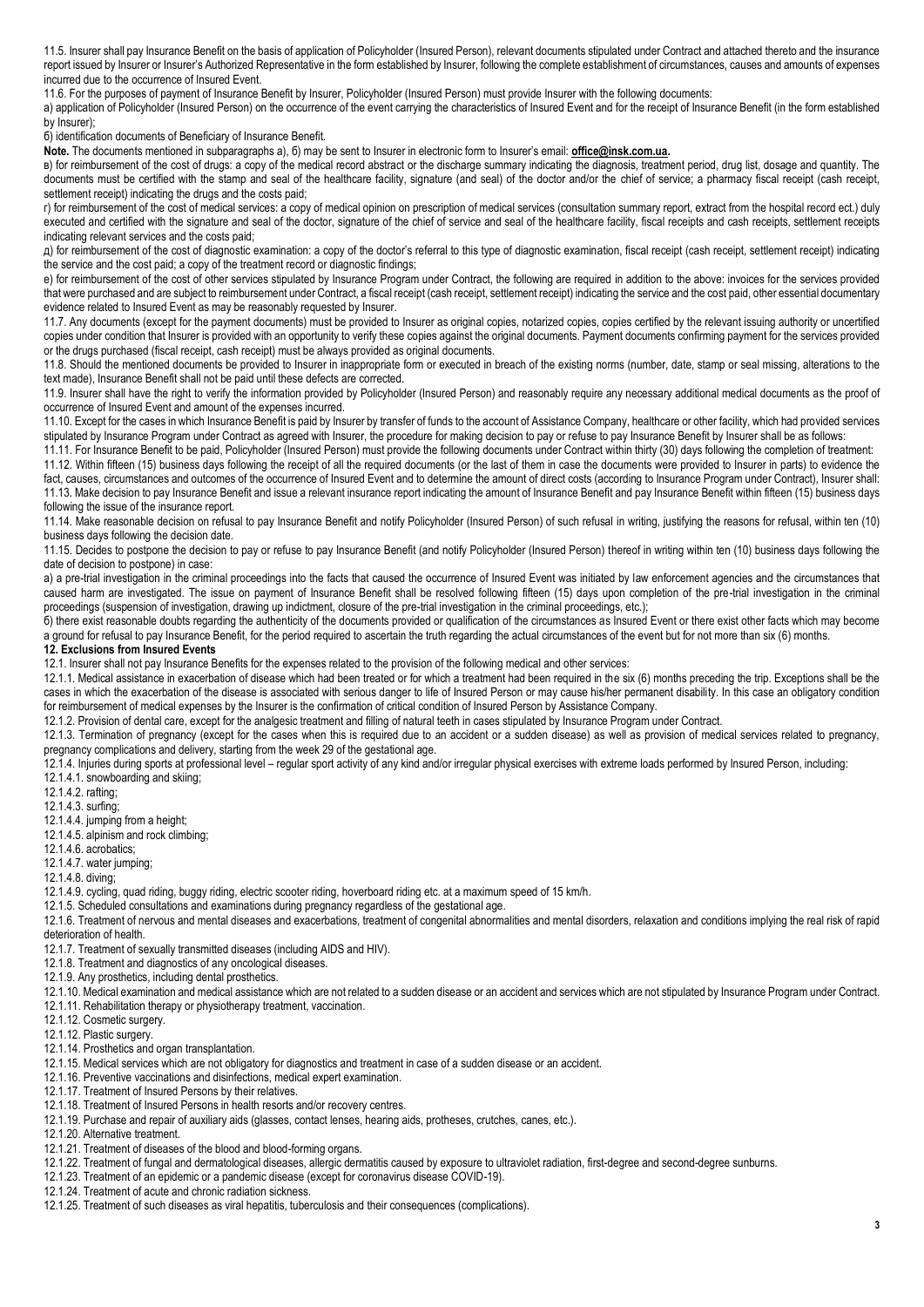12.1.26. Treatment of diseases and disorders of hearing organs, except for acute diseases of hearing organs.

12.1.27. Expenses incurred in case the trip was made with the intention to receive treatment.

12.1.28. Artificial insemination, treatment for infertility, measures to prevent pregnancy.

12.1.29. Repatriation arranged without the participation of Assistance Company.

12.1.30. Provision of additional comfort means and services, that is: a radio, an air conditioner, a TV set, as well as the hairdresser's or aesthetician's services etc.

12.1.31. Insurer shall bear no liability for compensation for moral damage caused to Insured Person during his/her travelling Ukraine.

12.1.32. Contract shall not apply to the territory of the permanent place of residence of Policyholder (Insured Person).

12.1.33. Insurer is relieved from the obligation to pay Insurance Benefit in case Insured Event had occurred before the Insurance Contract Start Date.

## **13. Grounds for Refusal to Pay the Insurance Benefit**

13.1. The following are the grounds for Insurer's refusal to pay Insurance Benefit:

13.1.1. Intentional acts of Policyholder or the person for the benefit of which Insurance Contract was concluded, aimed at the occurrence of Insured Event. This norm shall not apply to the acts related to the discharge of their civil duty or duty of service, acts committed to defend themselves (without exceeding the defence limits) or to protect property, life, health, honour, dignity and business name. The acts of Policyholder or the person for the benefit of which Insurance Contract was concluded shall be qualified in accordance with the applicable laws of Ukraine.

13.1.2. Commitment of an intentional criminal offence which resulted in Insured Event by an individual Policyholder or another person for the benefit of which Insurance Contract was concluded.

13.1.3. Deliberate misrepresentation regarding the Subject of Insurance Contract or the fact of occurrence of Insured Event by Policyholder.

13.1.4. Late notification of the occurrence of Insured Event without a good reason by Policyholder or impeding Insurer from determination of the circumstances, nature and extent of losses. 13.1.5. Occurrence of the events which cannot be recognized as Insured Events according to the terms and conditions of Contract.

13.1.6. Failure to provide (incomplete provision) of documents required to make decision on the event carrying the characteristics of Insured Event to Insurer.

13.1.7. Failure to agree the acts of Policyholder (Insured Person) regarding Insured Event with Assistance Company (Insurer).

13.1.8. Failure to follow the instructions of Assistance Company/Insurer without a good reason or impeding Insurer from determination of the circumstances, nature and extent of harm.

13.1.9. Failure to comply with the time limits established in Contract when submitting documents to claim payment by Policyholder (Insured Person) in case he/she paid for medical services at his/her own expense.

13.1.10. Insurer's refusal to pay Insurance Benefit may be appealed against by Policyholder in court.

## **14. Rights and Obligations of the Parties**

14.1. Insurer shall:

14.1.1. Make Policyholder read and understand Insurance Rules.

14.1.2. Take measures to execute all documents required for a timely payment of Insurance Benefit within two business days as soon as it becomes known that Insured Event occurred. 14.1.3. Pay Insurance Benefit within the period established in Contract in case of occurrence of Insured Event. Insurer shall be liable for the failure to pay Insurance Benefit on time by

paying a penalty to Policyholder (Insured Person) in the amount of 0.1% of the amount due for each day of delay.

14.1.4. Not disclose information about Policyholder (Insured Person) and his/her property status, except for the cases established by law.

14.2. Policyholder shall:

14.2.1. When concluding Contract, provide Insurer with all the information on the circumstances having a significant impact on the degree of the insurance risk, including the information on contacting a person infected with coronavirus disease COVID-2019, diagnostics of coronavirus disease COVID-2019, and inform the Insurer of any further changes in the insurance risk.

14.2.2. When concluding Contract for the benefit of other persons (Insured Persons), get their consent to conclude Contract for their benefit, as well as make them read and understand Contract and Insurance Rules;

14.2.3. Pay Insurance Premium in full in the manner prescribed by this Contract.

14.2.4. When concluding Contract, notify Insurer of other valid Contracts related to Subject of Contract.

14.2.4. Take measures to prevent and reduce losses caused due to the occurrence of Insured Event.

14.3. Insured Person shall:

14.3.1. Notify Insurer or Assistance Company of the occurrence of an event carrying the characteristics of Insured Event in the manner and within the terms established by Contract.

14.3.2. Coordinate any acts related to the event carrying the characteristics of Insured Event with Insurer or Assistance Company.

14.3.3. Follow all the recommendations for acts in case of Insured Event provided by Insurer or Assistance Company.

14.3.4. Provide, at the request of Insurer, any information required to establish the fact of occurrence of Insured Event or to determine the amount of Insurance Benefit.

14.3.5. In so far as it concerns the circumstances of Insured Event, release the third parties from the obligation to keep medically and commercially privileged information of Policyholder (Insured Person) confidential, as well as provide Insurer, at Insurer's request, with the necessary powers to receive any information related to Insured Event from the third parties (doctors, healthcare facilities, other organizations which provided Policyholder (Insured Person) with the services provided for by the terms and conditions of Contract). 14.4. Insurer shall have the right to:

14.4.1. Request all the information required to establish the degree of insurance risk from Policyholder (Insured Person) prior to the conclusion of Contract. 14.4.2. Request information required to establish the circumstances of Insured Event, including the commercially privileged information, from Policyholder (Insured Person) and verify

authenticity of this information.

14.4.3. Independently investigate the reasons and circumstances of Insured Event, and, if necessary, address the competent authorities (organizations) requesting them to provide relevant documents and information.

14.4.4. Refuse to pay Insurance Benefit in case there exist relevant grounds to refuse stipulated by Contract and the laws of Ukraine.

14.5. Policyholder (Insured Person) shall have the right to:

14.5.1. Receive detailed information from Insurer on the company services provided to Policyholder (Insured Persons).

14.5.2. Amend and terminate Contract before the date stipulated under the conditions established herein.

14.5.3. Receive Insurance Benefit from Insurer according to the terms and conditions of Contract.

14.5.4. Appeal against the Insurer's decision on refusal to pay Insurance Benefit in the manner prescribed by law.

#### **15. Procedure for Amendment and Termination of Contract**

15.1. Contract shall be terminated and become invalid upon agreement of the Parties or in the following cases:

15.1.1. Expiration of Contract Period.

15.1.2. Insurer fulfils its obligations under Contract in full.

15.1.3. Contract was declared to be void based on the court decision.

15.1.4. Insurer was dissolved in the manner provided by the laws of Ukraine.

15.1.5. Death of an individual Policyholder or his/her loss of legal capacity, except for the cases provided for in Articles 22 and 24 of the Law of Ukraine "On Insurance".

15.1.6. Other cases provided by the laws of Ukraine.

15.2. Should Policyholder fail to pay Insurance Premium within the period established herein, Contract shall be deemed ineffective. In this case Insurer shall neither send a written request to pay Insurance Premium, nor send a written notice of early termination of Contract to Policyholder. The funds received to the account of Insurer (Insurer's Authorized Insurance Agent) late shall be deemed to be have been transferred by mistake and shall not renew Contract and are to be refunded to the account of Policyholder in full on the basis of Policyholder's application

15.3. Contract may be terminated before the date stipulated herein at the request of Policyholder or Insurer. Either Party shall notify the other Party in writing of her intention to terminate Contract within no later than thirty (30) calendar days prior to the expected date of termination of Contract. In case of early termination of Contract at the request of Insurer, Policyholder's consent stipulated under Article 28 of the Law of Ukraine "On Insurance" shall be considered to have been received.

15.4. In case of early termination of Contract at the request of Policyholder, Insurer shall refund to Policyholder all Insurance Premiums remaining for the period until the expiration of Contract less standard administrative expenses in the amount of 35% as well as actual Insurance Benefits paid hereunder. Should the request of Policyholder be caused by the breach of the terms and conditions of Contract by Insurer, Insurance Premiums paid by Policyholder shall be refunded to Policyholder by Insurer in full.

15.5. In case of early termination of Contract at the request of Insurer, all Insurance Premiums paid by Policyholder shall be refunded to Policyholder in full. Should the request of Insurer be caused by the breach of the terms and conditions of Contract by Policyholder, the latter shall be refunded Insurance Premium for the period remaining until the expiration of Contract less standard administrative expenses in the amount of 35% as well as actual Insurance Benefits paid hereunder.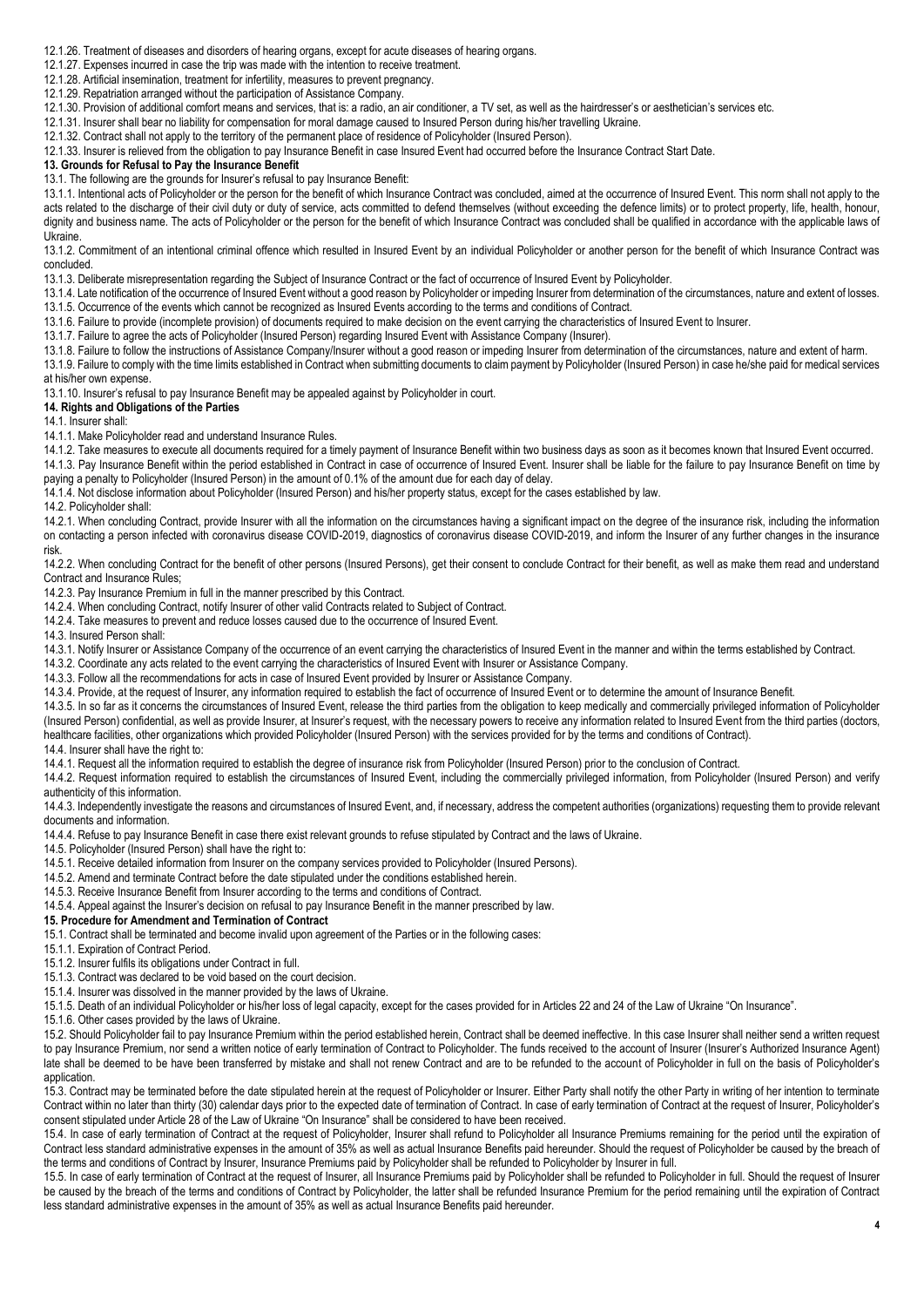15.6. In case of early termination of Contract at the request of Policyholder caused by Insurer's failure to fulfil its obligations hereunder, Insurance Premium paid by Policyholder shall be refunded to Policyholder in full.

15.7. Any amendments to Insurance Contract as agreed by the Parties shall be made exclusively to the conditions determined in the individual part of Contract (Insurance Policy) and executed in writing as Supplementary Contract, which shall be an integral part thereof.

15.8. Any Insurance Contracts concluded within the effective period of this Offer shall remain valid until expiration of their effective period under the conditions determined herein. The period of Insurance Contract concluded with a certain Policyholder shall be determined in Insurance Policy.

### **16. Force Majeure**

16.1. The Parties shall be released from liability for full or partial failure to fulfil their obligations hereunder provided they are able to prove that the failure to fulfil or improper fulfilment of their obligations hereunder was caused by Force Majeure, that is, the extraordinary events inevitable under the given conditions, including: natural disasters, accidents, fires, civil disorders, epidemics, violations of public order, strikes, military actions, unlawful actions of the third parties, any prohibitions or restrictions of cash payments imposed by the National Bank of Ukraine, embargo placed on the importation (exportation) or other circumstances, adoption of relevant acts by state authorities that have arisen (entered into force) upon signing of Contract and are not dependent on the will of the Parties.

16.2. In case of Force Majeure the affected Party must notify the other Party thereof in writing within five (5) business days following the occurrence of Force Majeure and provide the other Party the documents issued by the Chamber of Industry and Commerce of Ukraine or other state authority, confirming the occurrence of Force Majeure within thirty (30) business days. 16.3. Should the affected Party fail to notify the other Party and/or provide the other Party with documents confirming the occurrence of Force Majeure issued by the Chamber of Commerce and Industry of Ukraine or other state authority, the affected Party shall be deprived of the right to refer to Force Majeure as to the ground for its failure to fulfil and/or improper fulfilment its obligations hereunder.

16.4. The terms and/or periods of fulfilment of obligations under Contract shall automatically be extended/postponed for the duration of Force Majeure, provided that the affected Party timely notified the other Party of the occurrence of Force Majeure and provided the other Party with the document(s) issued by the Chamber of Commerce and Industry of Ukraine or other state authority, confirming the occurrence of Force Majeure.

16.4. In the event that Force Majeure or its consequences last more than two months, or in the event it becomes obvious when such circumstances occur that they will last for more than two months, the Parties shall negotiate to identify the acceptable ways to execute or to terminate Contract.

16.5. In the event that the Parties terminate Contract due to Force Majeure, neither Party shall be liable for the failure to fulfil or improper fulfilment of its obligations under such contract. **17. Procedure for Conclusion of Insurance Contract**

17.1. On the basis of these General Insurance Terms and Conditions Insurer shall conclude Electronic Voluntary Medical Expense Insurance Contracts for Persons Travelling Ukraine under the Insurance Plan 'EUR 30,000' with the Clients determined as Policyholders under the Law of Ukraine "On Insurance".

17.2. Insurer: PRIVATE JOINT STOCK COMPANY 'INNOVATIVE INSURANCE CAPITAL', seat: 3A Saksahanskoho Street, 01033, Kyiv. Acting Chairman of the Board – Nosova Yuliia Viacheslavivna – acting on behalf of Insurer on the basis of the Articles of Association.

17.3. Policyholder – an individual who concluded Insurance Contract with Insurer for personal benefit and/or for the benefit of the third parties (Insured Persons) as agreed with them, except for the cases stipulated by the applicable laws. Policyholder may be the same as Insured Person.

17.4. Insurance Contract shall consist of these General Terms and Conditions, the full text of which is available on the website of Insurer's partner ([https://welcomeukraine.today\)](https://visitukraine.today/) and on Insurer's website https://insk.com.ua/ua, and Individual Terms and Conditions to Electronic Voluntary Medical Expense Insurance Contract for Persons Travelling Ukraine under the Insurance Plan 'EUR 30,000', and shall be deemed concluded from the receipt of the answer on acceptance of this proposal in the manner stipulated herein and the receipt of Insurance Premium.

17.5. Insurance Contract shall be concluded through Insurer's suggestion (Offer) to conclude the contract and the Client's acceptance of Offer. An electronic contract shall be concluded with the use of information and telecommunication systems (hereinafter  $-$  ITS).

17.6. According to Articles 207, 639, 981 of the Civil Code of Ukraine and Articles 11, 12, 13 of the Law of Ukraine "On Electronic Commerce", completing the form of application for acceptance of the proposal to conclude a contract in the Insurer's partner website (https://welcomeukraine.today), signing the form with an electronic signature with a one-time identifier, which is represented with an alphanumerical sequence of electronic data composed of four symbols and used to sign the application (by typing the value of a one-time identifier received to the mobile number provided by Policyholder into the relevant field) and payment of Insurance Premium determined by the terms and conditions of Insurance Contract, shall be considered to be unconditional acceptance of the proposal (Offer) by the Client. By completing the application form, the Client consents to all terms and conditions of Insurance Contract, including the material terms and conditions stipulated under Article 16 of the Law of Ukraine :On Insurance": subject of insurance, insurance coverage, list of insured events, insurance premium and the relevant payment procedure, etc.

17.7. Upon identification of the Client (Policyholder) in the ITS on the basis of these General Terms and Conditions and data received from the Client (Policyholder) according to the application form published on Insurer's partner website ([https://welcomeukraine.today\)](https://visitukraine.today/), Individual Contract Terms and Conditions (Insurance Policy) are generated for each Client (Policyholder) and certified with a facsimile signature of the Insurer's Authorized Representative and seal of Insurer reproduced with the copying means. 17.8. Specimen signature of Insurer's Authorized Representative and specimen seal of Insurer:

| <b>Insurer's Authorized Representative</b> | Specimen signature and seal |
|--------------------------------------------|-----------------------------|
| Acting Chairman of the Board               |                             |
| <b>PJSC 'INNOVATIVE INSURANCE CAPITAL'</b> |                             |
| Nosova Yu.V.                               |                             |

17.9. Accepting the proposal of Insurer to conclude Insurance Contract and pay Insurance Premium to Insurer shall mean that Policyholder has read and understood the conditions of Offer and provided his/her complete unconditional and final consent thereto as the expression of Policyholder's free will. Performance of the mentioned acts shall mean the acceptance of all the conditions of the Offer (both general and individual) by the Client (Policyholder) and shall constitute the conclusion of Insurance Contract in electronic form which, according to clause 12 of Article 11 of the Law of Ukraine "On Electronic Commerce" shall be equivalent to the written form.

17.10. The acceptance of Offer shall be fixed by Insurer (Insurer's Authorized Insurance Agent) in electronic form and stored in the ITS of Insurer (Insurer's Authorized Insurance Agent). The Parties agree that any abstracts from the ITS of Insurer (Insurer's Authorized Insurance Agent) may be used as evidence in consideration of disputes, including the court procedures. 17.11. Upon acceptance of Offer and entering of Insurance Contract into force the Client shall acquire the status of Policyholder and receive an electronic copy of Insurance Contract, containing all the material conditions and comprising of the general and individual insurance conditions in the form preventing its misinterpretation, to the email/mobile communication channel indicated by Policyholder.

17.12. In case Insurer receives the relevant request from Policyholder to produce Insurance Contract in printed form, Insurer shall assume the obligation to fulfil the requirement of Policyholder within three (3) business days. The printed copy of Insurance Contract shall be signed by the Parties.

17.13. Policyholder may refuse to conclude Insurance Contract at any moment before accepting this Offer.

17.14. By accepting this Offer, Policyholder confirms that: a) he/she has the extent of legal capacity required to conclude Contract; 6) he/she agrees to Insurance Rules published on the Insurer's website (https://insk.com.ua/ua/public-information/insurance-policies) and had read and understood the insurance rules in full; в) he/she received information indicated in Part 2 of Article 12 of the Law of Ukraine "On Financial Services and State Regulation of Financial Services Markets" No. 2664-III of 12.07.2001p. (as amended) before accepting this Offer and confirms that the mentioned information is available at Insurer's points of service of Insured Persons and/or on Insurer's website https://insk.com.ua/ua at [https://insk.com.ua/ua/public](https://insk.com.ua/ua/public-information/general-information)[information/general-information,](https://insk.com.ua/ua/public-information/general-information) and such information is complete and sufficient for proper understanding of the essence of financial services provided by Insurer; r) he/she provides his/her consent to receive Insurance Policy to the email address and/or mobile communication channel indicated; д) he/she has read and understood the rights of Insured Person in accordance with provisions of Article 8 of the Law of Ukraine "On Protection of Personal Data", provides his/her consent to Insurer for the processing and use of his/her personal data exclusively for the purposes and within the scope of requirements of the laws of Ukraine and certifies that he/she received the notification on inclusion of data of Insured Person to Insurer's personal data base; e) he/she received the consent(s) of Insured (Persons) to their insurance subject to conditions of this Offer, to conclude Contract for their benefit, to the right of the staff of healthcare facilities, in which Insured Person underwent examination and treatment, to disclose any information on health condition of the Insured Person and any diseases he/she had had, is having or may have during the Contract Period) the period, to representatives of Insurer, to exempt the staff of healthcare facilities from obligation to keep any information related to health or disease of Insured Persons secret before Insurer.

## **18. Miscellaneous**

18.1. In all matters not covered by Insurance Contract the Parties shall be governed by the Law of Ukraine "On Insurance" and the Insurance Rules published on Insurer's website at https://insk.com.ua/ua/public-information/insurance-policies.

18.2. This Offer is signed and sealed by Insurer.